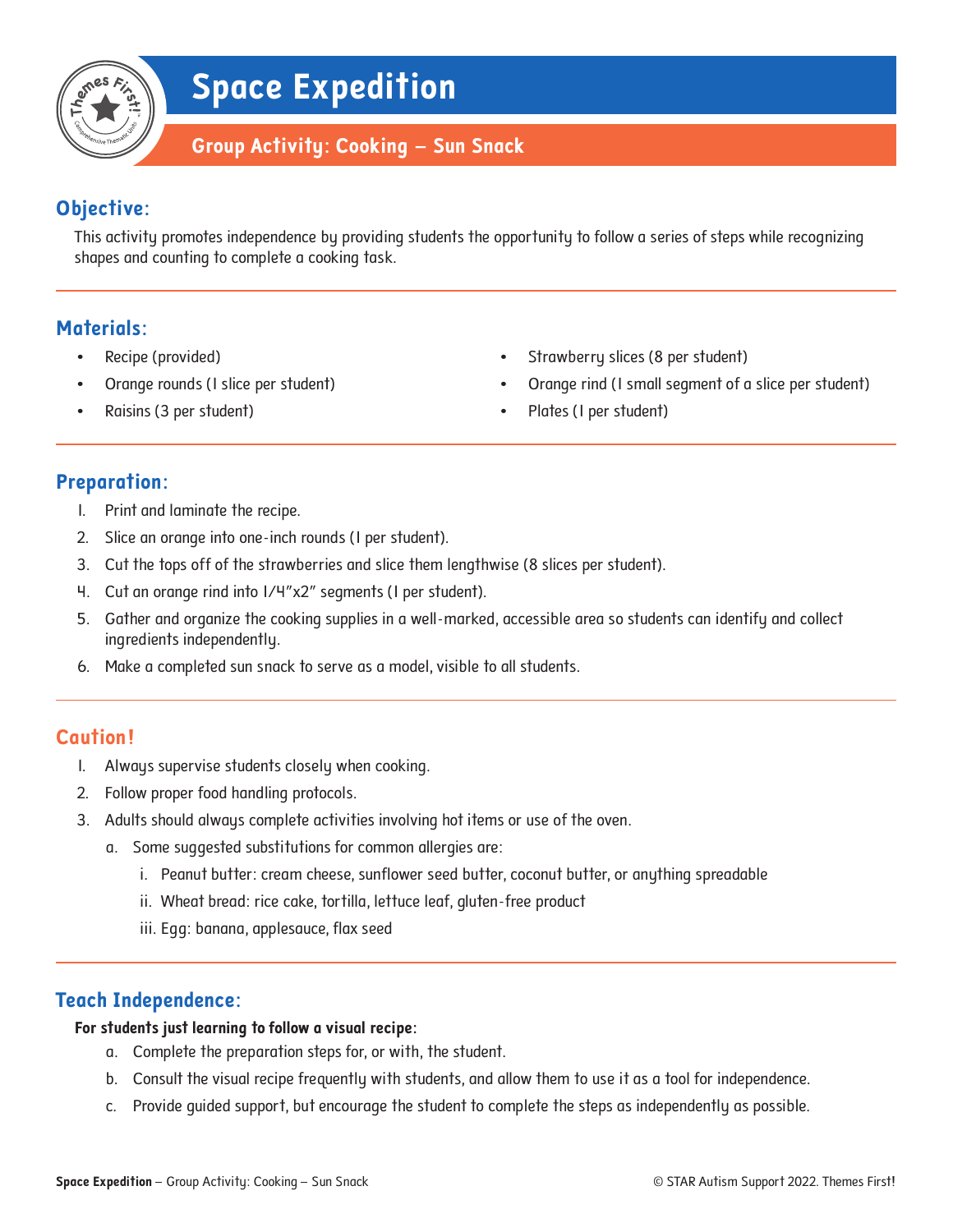

**Draw a checkmark beside each of the ingredient that you gather for the project.**